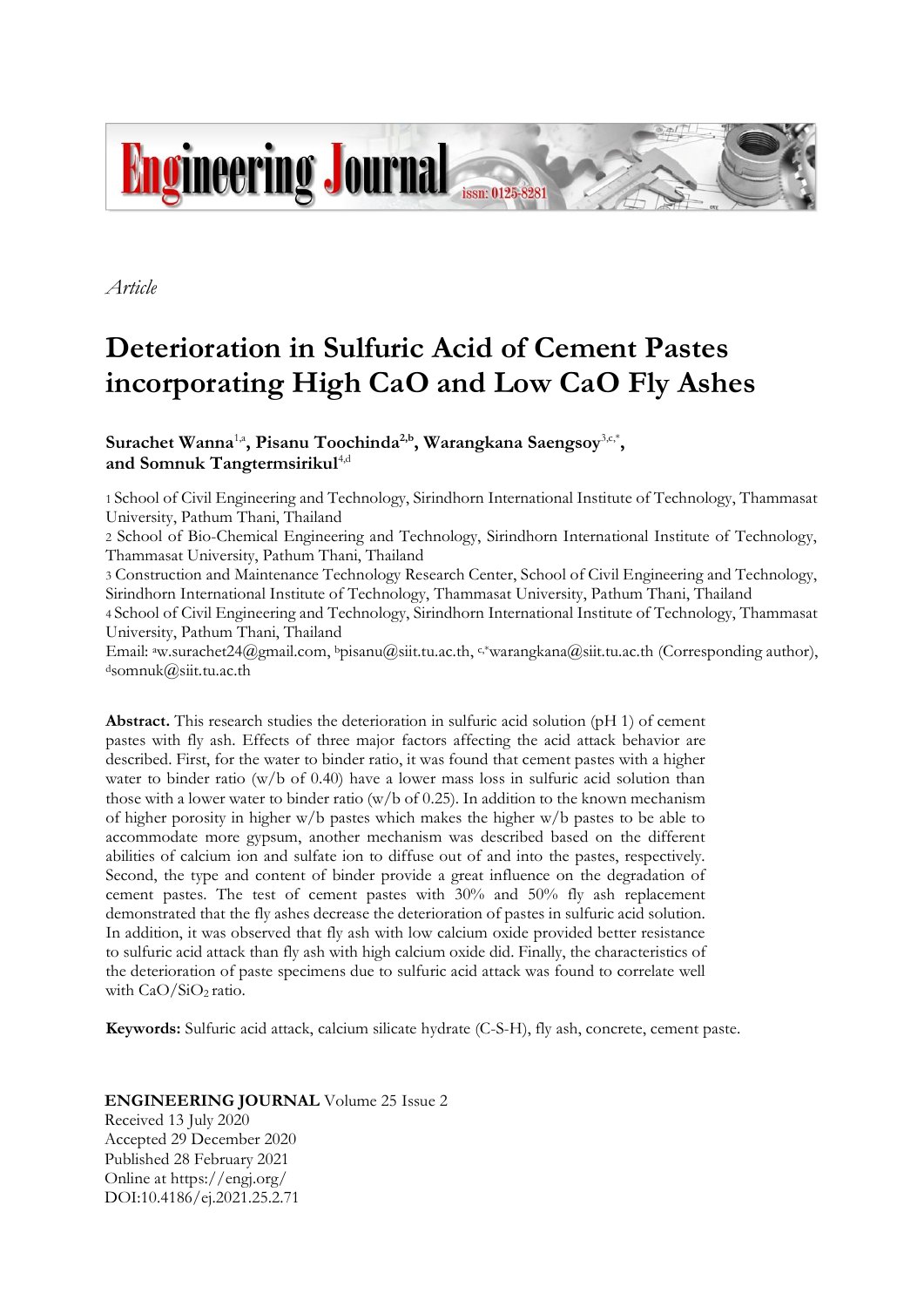### **1. Introduction**

Nowadays, there are many underground sewage systems in many countries. However, one of the major problems for this type of concrete structure is the deterioration of the structure due to aggressive substances, such as sulfuric acid, which are produced in a sewage water environment. Therefore, the current practice which mainly focuses on the strength of the concrete may be not adequate for these structures. Another important factor that should be considered is the durability of concrete to withstand aggressive environments such as exposure to acids. In case of wastewater system, bacteria in the system can generate aggressive aqueous solutions which is generally known as biogenic sulfuric acid (BSA). BSA might damage these structures, reducing their service life and resulting in high maintenance cost each year. The mechanism of BSA corrosion of concrete can be explained as follows. In anaerobic condition of a sewage system, sulfate ion  $(SO_4^{2-})$  in wastewater is harmful to submerged concrete structures. It can also react with a reducing agent by sulfate-reducing bacteria (SRB) to form hydrogen sulfide gas (H2S). Then, in aerobic condition, hydrogen sulfide can react with an oxidizer by sulfuroxidizing bacteria (SOB) to form sulfuric acid  $(H_2SO_4)$ . Sulfuric acid causes erosion of the concrete in the sewage system because of formation of expansive secondary mineral products such as gypsum and ettringite. The mechanisms of deterioration of sulfates and acids in sewers are different. Sulfuric acid can cause more damage than basic sulfates [1, 2].

At present, supplementary cementitious materials (SCMs) that can be used to improve concrete performances in fresh and hardened states, especially the performance in aggressive environments are popularly applied in concrete [3-6]. Many studies have focused on improving the resistance of concrete in sulfate ion environment by partially replacing cement with SCMs such as fly ash, silica fume, and slag. These SCMs decrease the amount of calcium hydroxide  $(Ca(OH)_2)$  which is the main component to react with sulfuric acid to cause deterioration [7-11]. Fly ash usually contains a high silica content and so can react with  $Ca(OH)_2$  to produce calcium silicate hydrate (C-S-H). This reaction is well known as the pozzolanic reaction. The C-S-H produced by pozzolanic reaction has a higher binding capacity to resist acid attack than that of the cement hydration [12-15].

It is necessary to understand the mechanism of the reaction with acid of concrete with SCMs. Wellunderstood mechanisms are useful for predicting the service life of concrete structures in acidic environments and for developing concrete mixtures which can slow down or decrease the rate of deterioration.

In addition, fly ashes can be used for improving concrete performances in aggressive environments. Another way to improve concrete so that it can resist sulfuric acid attack is to increase the water to binder  $(w/b)$ ratio of concrete. As reported in the literature, the deterioration of concrete at a high acid concentration

decreases with a decrease in the cement content (high w/c ratio). There is a lower weight loss of concrete with a higher water to cement ratio  $(w/c)$  when compared to concrete with a low water to cement ratio [16]. Concrete with a higher water to binder ratio has larger and more pores than that of concrete with a lower water to binder ratio. These pores decrease the expansion pressure caused by the produced gypsum. The inner pressure caused by expansive products can exceed the tensile strength of the paste structure which leads to cracking in concretes [17- 19].

The above-mentioned mechanism may not be the only mechanism causing a lower sulfuric acid resistance in lower w/b mixtures. The effects of the types of fly ashes, especially for those with different chemical compositions, are still not clear. In this research, another mechanism is presented for the effect of water to binder ratio and the effects of types and contents of fly ashes, especially fly ashes with low CaO and high CaO content.

# **2. Experiment**

# **2.1. Materials**

Ordinary Portland cement (type I) according to ASTM C150 [20] and TIS15 [21] was used as the main binding material. In case of cement replacing materials, two types of fly ash were used for the tests. One was from Mae Moh power plant of the Electricity Generating Authority of Thailand in Lampang province, northern Thailand, that produces fly ash with high CaO content (FAM). The other one was from BLCP Power Co., Ltd. in Rayong province, east of Thailand, that produces fly ash with low CaO content (FAR). All of the fly ashes followed Thai Industrial Standard (TIS 2135-2545) [22]. Chemical compositions and physical properties of all binders are given in Table 1.

#### **2.2. Specimen Preparation**

Table 2 lists the mix proportions of the cement paste specimens used in this study, with water to binder ratios of 0.25 and 0.40. The percentages of cement replacing materials (CRMs) in binary binders were 30% and 50% for each type of fly ash (FAM or FAR). Five cement paste specimens for each mix were cast, three specimens for weight change of cement paste from acid attack, one specimen for precipitate measurement of cement paste specimen in sulfuric acid solution, and one specimen for the analysis of compounds on the specimen surface after the acid attack. The cubic cement paste specimens were cast with a size of 50 mm x 50 mm x 50 mm for the acid corrosion test. Each test specimen was removed from the mold one day after casting and cured in lime water until 28 days of age. The specimens were exposed to a sulfuric acid solution with a pH of 1 after the 28 days of curing. The acid solution was prepared using sulfuric acid (95- 97%, EMSURE of Merck) dissolved in reverse osmosis water to obtain a solution with a pH of 1. The prepared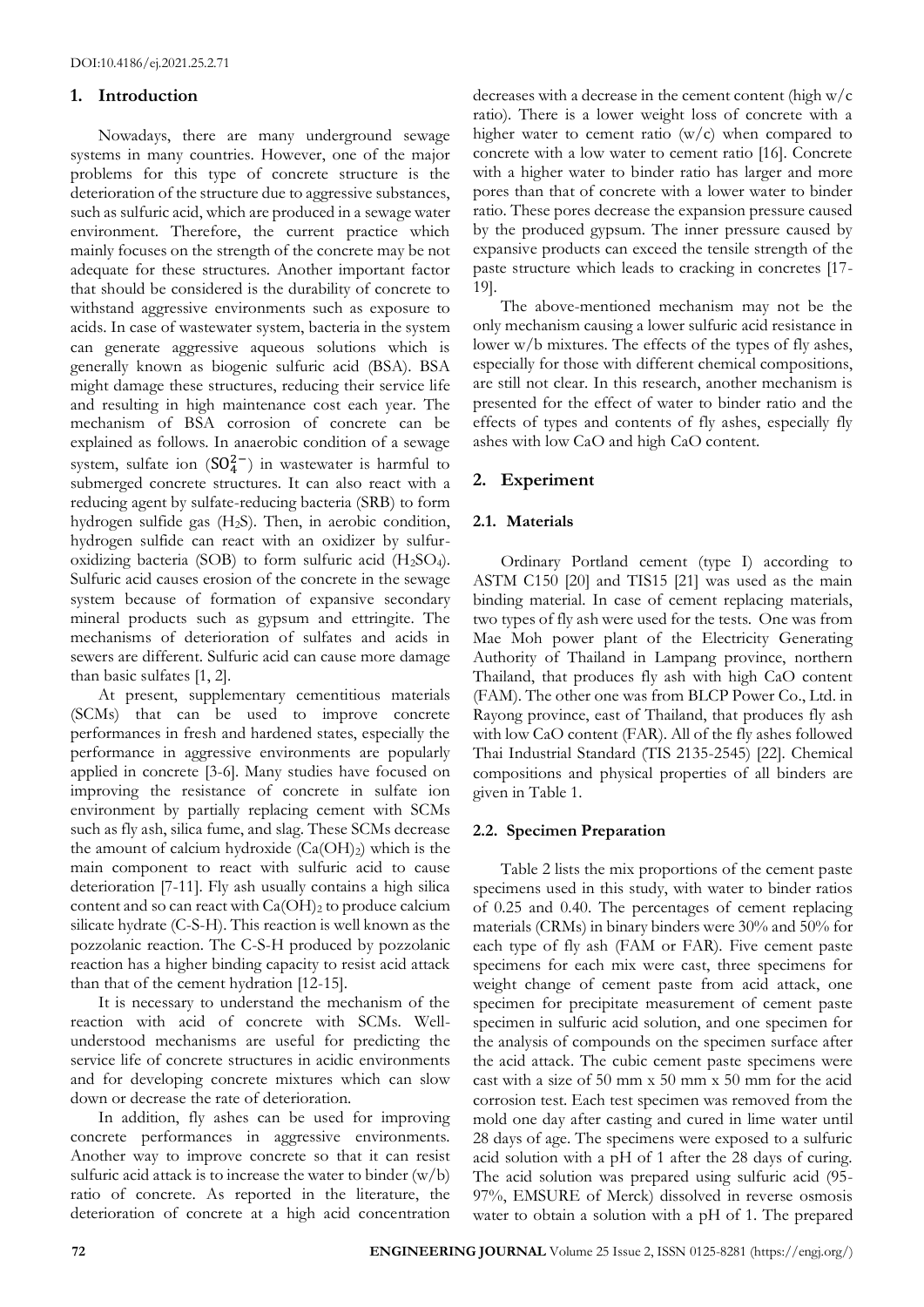cement paste specimens with different mix proportions were immersed in the sulfuric acid solutions. The pH of the acid solutions was measured daily by a pH meter (Mettler Toledo, FiveGoTM pH portable meter, FG2, accuracy  $+$  1). A pH of 1 was maintained by addition of acid throughout the test period.

| Table 1. Chemical compositions and physical properties |  |  |
|--------------------------------------------------------|--|--|
| of the tested cement and fly ashes.                    |  |  |

| Chemical                       | Cement  | Fly ash |       |
|--------------------------------|---------|---------|-------|
| compositions                   | (OPC    | Mae     | BLCP  |
| (% by weight)                  | Type I) | Moh     | (FAR) |
| /Physical properties           |         | (FAM)   |       |
| SiO <sub>2</sub>               | 19.70   | 40.93   | 61.91 |
| $\rm Al_2O_3$                  | 5.19    | 22.42   | 20.35 |
| Fe <sub>2</sub> O <sub>3</sub> | 3.34    | 13.64   | 5.20  |
| CaO                            | 64.80   | 13.63   | 2.32  |
| MgO                            | 1.20    | 2.93    | 1.35  |
| Na2O                           | 0.16    | 0.89    | 0.79  |
| $K_2O$                         | 0.44    | 2.39    | 1.36  |
| SO <sub>3</sub>                | 2.54    | 1.93    | 0.28  |
| Free lime content              | 0.87    | 0.22    | 0.19  |
| Loss on ignition               | 2.10    | 0.46    | 5.68  |
| Specific gravity               | 3.13    | 2.26    | 2.16  |
| <b>Blaine</b> fineness         | 3,660   | 2,460   | 3,400 |
| $\rm \left( cm^2/g \right)$    |         |         |       |
| Mean particle                  | 15.41   | 17.74   | 15.91 |
| diameter (um)                  |         |         |       |

Table 2. Mix proportions of the tested pastes.

| No. | Mix ID.  | w/b  | Proportion        |      |      |
|-----|----------|------|-------------------|------|------|
|     |          |      | (ratio by weight) |      |      |
|     |          |      | OPC.              | FAM  | FAR  |
| 1   | C100     | 0.25 | 1.00              |      |      |
| 2   | C70FAM30 | 0.25 | 0.70              | 0.30 |      |
| 3   | C50FAM50 | 0.25 | 0.50              | 0.50 |      |
| 4   | C70FAR30 | 0.25 | 0.70              |      | 0.30 |
| 5   | C50FAR50 | 0.25 | 0.50              |      | 0.50 |
| 6   | C100     | 0.40 | 1.00              |      |      |
| 7   | C70FAM30 | 0.40 | 0.70              | 0.30 |      |
| 8   | C50FAM50 | 0.40 | 0.50              | 0.50 |      |
| 9   | C70FAR30 | 0.40 | 0.30              |      | 0.30 |
| 10  | C50FAR50 | 0.40 | 0.50              |      | 0.50 |



(a) Portland cement type I (x2,500)



(b) Mae Moh fly ash (x2,500)



(c) BLCP fly ash (x500)

Fig.1. SEM images of cement and fly ashes used in this study.



Fig. 2. Particles size distribution of cement and fly ashes used in this study.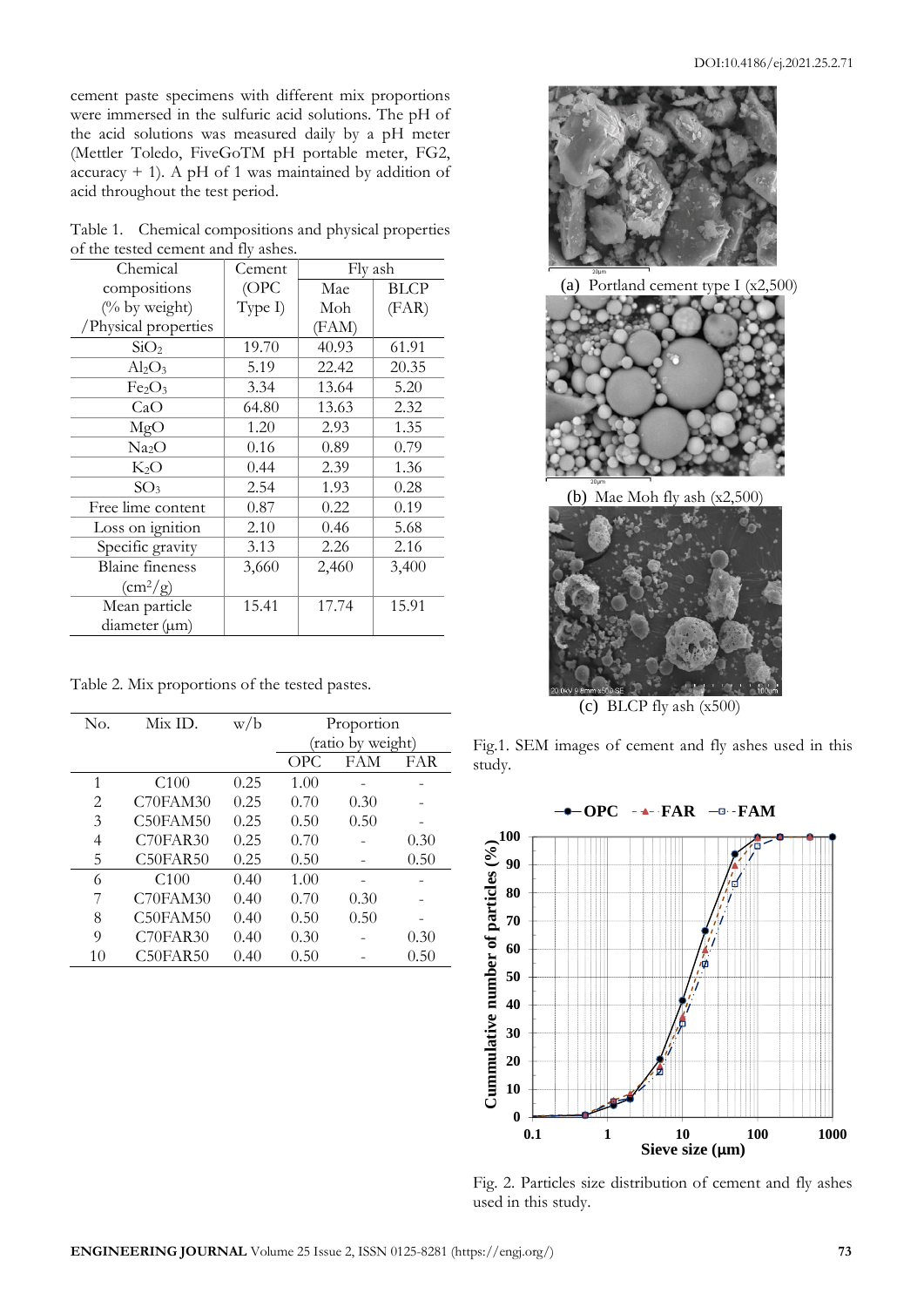The BLCP fly ash (FAR) contains low calcium oxide (CaO) content of 2.32%, which is classified as TIS 2135- 2545 class 2a. On the other hand, the Mae Moh fly ash (FAM) contains high calcium oxide (CaO) content of 13.63%, and so is classified as TIS 2135-2545 class 2b. In case of physical properties, the Blaine fineness and mean particle size are  $2,460 \text{ cm}^2/\text{g}$  and 17.74 microns for FAM and are  $3,400 \text{ cm}^2/\text{g}$  and  $15.91 \text{ microns}$  for FAR, respectively. The shape and size distribution of the binders are shown in Figs. 1 and 2.

#### **2.3. Acid Corrosion Test**

2.3.1. Weight change of cement paste specimens from acid attack

After curing the cement paste specimens in lime water until 28 days of age, the initial weight of each sample was measured. Then, the paste samples were put in the prepared acid solution. The paste samples were removed from the solution to measure their weight (every week), to obtain the change in weight. Before weighting, the cement paste specimens were washed using tap water and brushed with a soft brush to eliminate the unsound and disintegrated surfaces caused by the acid attack and were then dried with a clean towel. The weight change of each paste mixture was calculated from the average weight change of three specimens.

2.3.2. Analysis of compounds on the specimen surface after acid attack

The surface structure of each cement paste sample was analyzed to find reaction products after having been immersed in sulfuric acid solution for 30 days. The specimens were washed with water, brushed, dried, and then left at room temperature for 24 hours. After that, the powders that were scraped from the specimen surface were dried at 60°C in an oven for 5 hours to eliminate moisture. The dried specimens were ground by a planetary ball mill to obtain a powder with a particle size range of 45-75 μm. The ground sample was mixed with corundum with a ground powder to corundum ratio by weight of 9:1. The prepared samples were characterized by using XRD (XRD, Bruker D4 Endeavor with Cu kα1 radiation at 35 kV and 45 mA,  $5^{\circ}$  to 70° 2 theta, 0.02° step size, and 0.2 seconds). EVA software was used to identify the compounds in the sample, and Rietveld analysis of the XRD pattern of each sample was used to quantify the amount of each compound.

2.3.3. Precipitate measurement of cement paste in sulfuric acid solution

After immersion of the specimens with a w/b of 0.25 and a w/b of 0.40 in the sulfuric acid solution for 30 days, the specimens were removed from the acid solution. The differences of turbidity in the acid solution used for submerging pastes with different water to binder ratios were compared by diluting the solution with de-ionized water at a 1:1 ratio before the turbidity measurement. Then, the acid solutions were centrifuged with a speed of 6000 rpm for 30 minutes to recover precipitates. The precipitates of the solutions were kept at room temperature for 24 hours and were dried at 60°C in an oven for 5 hours to eliminate moisture before the analysis of the precipitates by X-Ray Diffraction (XRD).

#### **2.4. Pore Size Distribution Test**

Pore size distributions of paste specimens C100 and C70FAM30 with a w/b of 0.25 were determined by Mercury Intrusion Porosimetry (MIP). A Micromeritics AutoPore V 9600 (U.S.A.) with a maximum 414 MPa intrusion pressure was used. This MIP instrument is able to detect the pores with the diameter ranging from 3 nm to 500 μm. The cube samples with dimensions of 10 mm ×10 mm×10 mm were cut out using a diamond saw from the mid-portion of the paste specimens after curing in lime water until 28 days of age. After that, the small cube samples were submerged in acetone for 24 h and subsequently dried in an oven at 50 °C for 24 h to stop the hydration. Two samples were used for each MIP test.

#### **3. Results and Discussion**

## **3.1. Effect of Water to Binder Ratio on Weight Change of Cement Paste Specimens in Sulfuric Acid Solution**

Figure 3 shows weight change of cement paste specimens exposed to sulfuric acid solution for 330 days. The weight change of specimens with a w/b of 0.40 is lower than that of the specimens with a w/b of 0.25.

The effect of water to binder ratio on weight change in our study is similar to many previous researches which reported the effect of the w/c ratio of cement pastes on resistance to sulfuric acid attack. It was reported that specimens with a lower w/c ratio showed higher degradation with a sulfuric acid attack than those with a higher w/c ratio. This was reported to be due to the larger pore sizes and the higher amount of pores in the paste with a higher water to binder ratio, providing more spaces to accommodate the expansion product, which is mainly gypsum [16-18].

In addition to the mechanism explained in the previous paragraph, another phenomenon, which is the effect of w/b on acid corrosion behavior, found in this study is the dissolving and diffusion of calcium ions from cement pastes to react with sulfate ions in the sulfuric acid solution, as discussed in the following precipitate analysis section.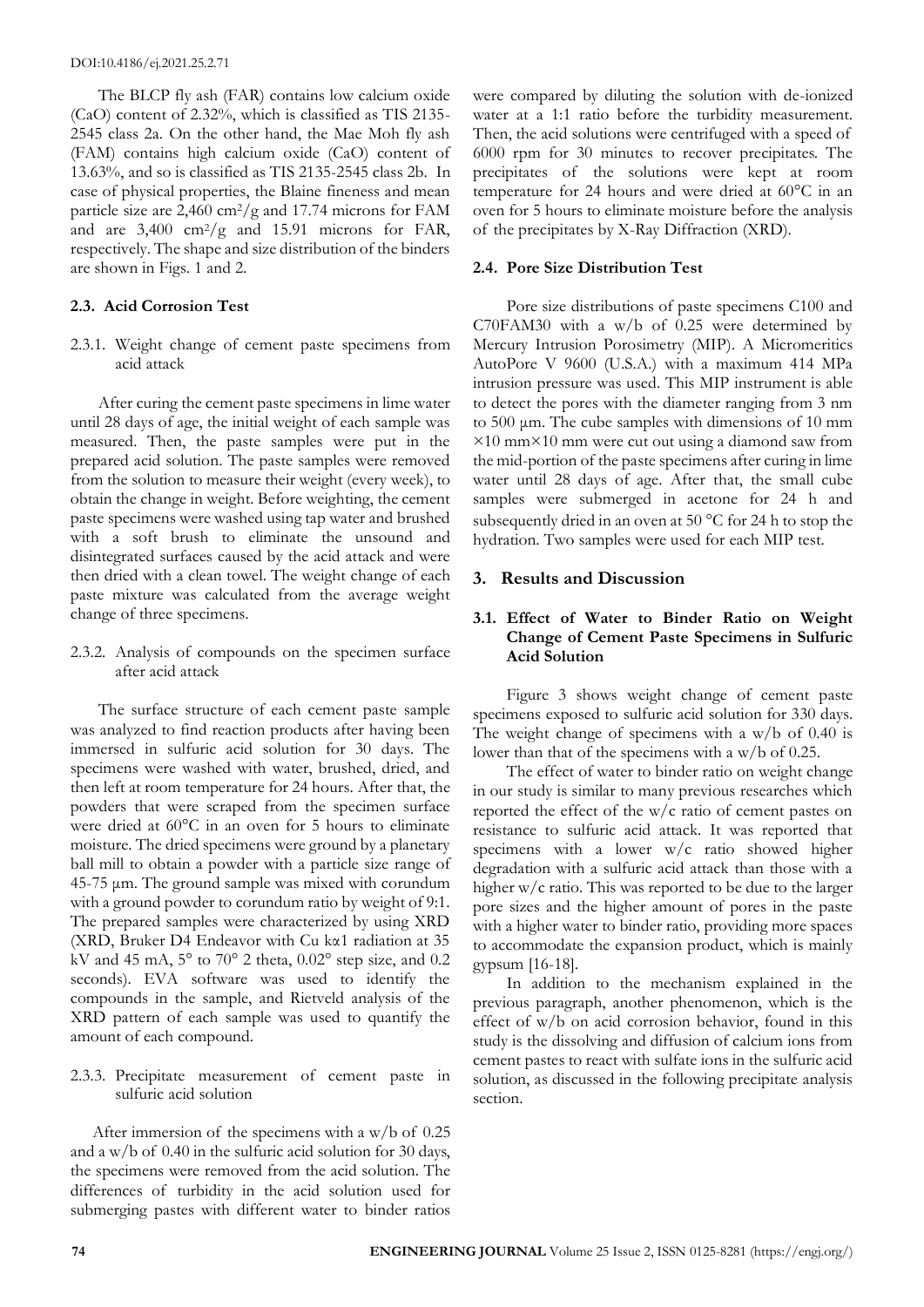









Fig. 3. Weight change of cement pastes with w/b of 0.25 and w/b of 0.40 exposed to sulfuric acid solution with constant pH 1 for 330 days.

### **3.2. Precipitate Analysis of the Sulfuric Acid Solution after Sample Submersion**

After immersing the cement paste samples in the sulfuric acid solution for 30 days, the turbidity of the sulfuric acid solution was observed. The results obtained by a turbidity meter indicated that the solutions of cement pastes with a water to binder ratio of 0.25 had a higher turbidity when compared to those of the pastes with a water to binder ratio of 0.40. The results show that the turbidity, after the immersion of the cement pastes with water to binder ratios of 0.25 and 0.40, were 87.80 and 32.50 units, respectively.

Moreover, the components of the precipitate in the acid solution were analyzed by using XRD, with the results shown in Fig. 4. The results of the precipitate analysis showed mainly the existence of gypsum (CaSO4⋅2H2O). Therefore, the amount of gypsum in the solution is related to the turbidity of the solution. This means that more gypsum was formed in the acid solution outside the samples with w/b of 0.25 when compared to the samples with w/b of 0.40 due to the results of the more calcium ion ( $Ca^{2+}$ ) diffusing out of the samples with w/b of 0.25 [23]. There are 2 reasons for more calcium ion  $(Ca^{2+})$ diffusing out of the samples with lower w/b. One is because more  $Ca(OH)_2$  produced in lower w/b pastes as a result of higher cement content [24]. Second is because of more major hydrated products like C-S-H in the pastes with lower w/b to be decalcified by the acid [25, 26].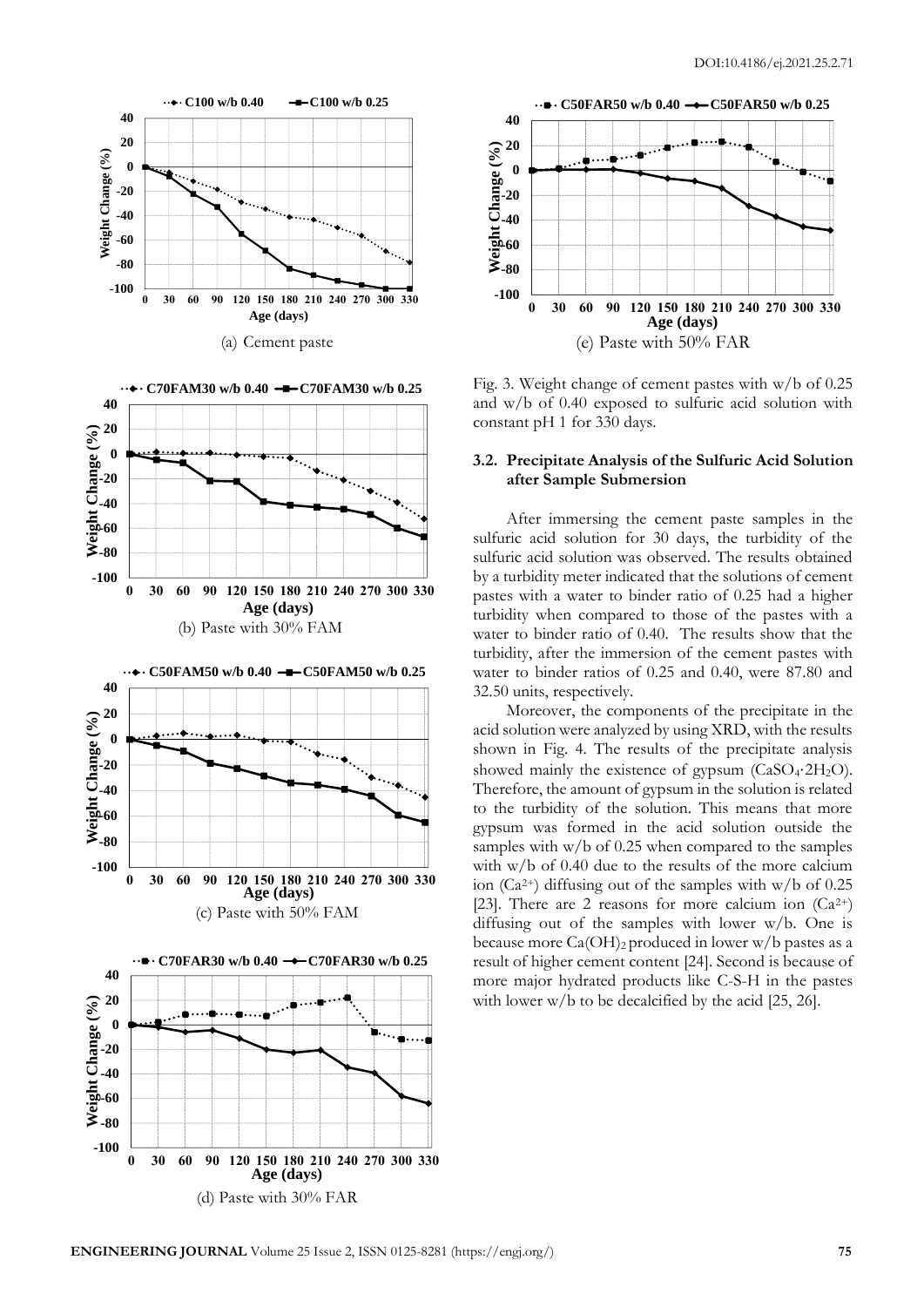

Fig. 4. XRD patterns of the precipitates in sulfuric acid solutions of C100 with  $w/b$  0.25 and  $w/b$  0.40.

These results can be explained by the size of the sulfate ion  $(SO_4^{2-})$  which is larger than that of the calcium ion (Ca2+) [27]. Cement pastes with a lower water to binder ratio (w/b of 0.25) have a denser paste structure. Therefore, it is more difficult for sulfate ions  $(SO_4^{2-})$  from the sulfuric acid solution to penetrate into the specimens with low w/b. However, calcium ions  $(Ca^{2+})$  can easily diffuse out into the solution, thereby reacting with sulfate ions  $(SO_4^{2-})$  in the acid solution outside the pastes and form a precipitate in the acid solution. Cement pastes with a higher water to binder ratio (w/b of 0.40) have higher porosity and a larger pore size, making it easier for the sulfate ions to diffuse into the specimen and form gypsum inside the pores. This explains the behavior of weight increase in the pastes with w/b of 0.40 at the first 270 days (see Fig. 3) but no weight gain was seen in the pastes with w/b of 0.25.

For more support of the above hypothesis, the change of pH values with time of the solutions used for immersing the specimens (with a w/b of 0.25 and a w/b of 0.40) was measured, with the results shown in Fig. 5. Note that the pH of the solutions in this series was not kept constant during the 120 min of the measurement. The measured results indicated that the pH value of the sulfuric acid solution in which the specimens with a w/b of 0.25 were immersed was higher than that of the solution of the specimens with a w/b of 0.40. The rate of pH increase is almost double for the case of w/b of 0.25 when compared to that of w/b of 0.40 for the first 10 min. This means that more Ca2+and OH- were dissolved from the specimen with a w/b of 0.25 than from the specimen with a w/b of 0.40, even though the specimen with a w/b of 0.25 was lower in porosity or had a lower diffusion coefficient.

The observed results indicate that in addition to the effects of porosity, dissolved calcium ions  $(Ca^{2+})$  can diffuse away from cement pastes to react with sulfate ions (SO<sup>2</sup><sup>-</sup>) in the sulfuric acid solution, influencing the deterioration of the paste specimens.



Fig. 5. Change of pH of the solutions in which the pastes with w/b of 0.25 and 0.40 were immersed.

## **3.3. Effect of Fly Ashes on Weight Change of Paste Specimens in Sulfuric Acid Solution**

Both fly ashes, FAM and FAR, can reduce the weight change in sulfuric acid of the paste specimens, as shown in Fig. 6.

The weight change results of pastes in Fig. 6 (a) and Fig. 6 (b) show small differences in the first 30 days of exposure. Nonetheless, more differences were noticed after that. The control cement-only paste specimen demonstrated the greatest weight change after 330 days in the sulfuric acid solution. Moreover, the control (cementonly) specimens with a w/b of 0.25 were completely destroyed at 300 days of immersion. On the contrary, the sulfuric acid resistance was enhanced when fly ashes were used. The paste mixture with 50% FAR demonstrated the smallest weight change, followed by the 30% FAR mixture. The mixes with 30% and 50% FAM showed lower weight changes than that of the control paste specimens, but higher weight changes than those of the mixes with 30% and 50% FAR.

These results confirmed that the use of fly ash can improve the resistance of cement pastes to sulfuric acid attack. This is because of the ability of fly ash to reduce the amount of calcium hydroxide, which is vulnerable to sulfuric acid attack.

Degradation by sulfuric acid attack begins when the sulfate ions react with calcium ions to form gypsum and ettringite by further reactions, causing expansion. The mechanism of sulfuric acid attack in paste specimens is shown by the following chemical reactions [28].

$$
Ca(OH)2+H2SO4 \rightarrow CaSO42H2O
$$
 (1)

 $3CaOAl<sub>2</sub>O<sub>3</sub>12H<sub>2</sub>O+3(CaSO<sub>4</sub>·2H<sub>2</sub>O)+14H<sub>2</sub>O \rightarrow$  $3CaOAl<sub>2</sub>O<sub>3</sub>3CaSO<sub>4</sub>32H<sub>2</sub>O$  (2)

$$
CaOSiO22H2O+H2SO4 \rightarrow CaSO4+Si(OH)4+H2O (3)
$$

The sulfuric acid starts to react with  $Ca(OH)_2$  in the paste, resulting in gypsum as the product of the reaction.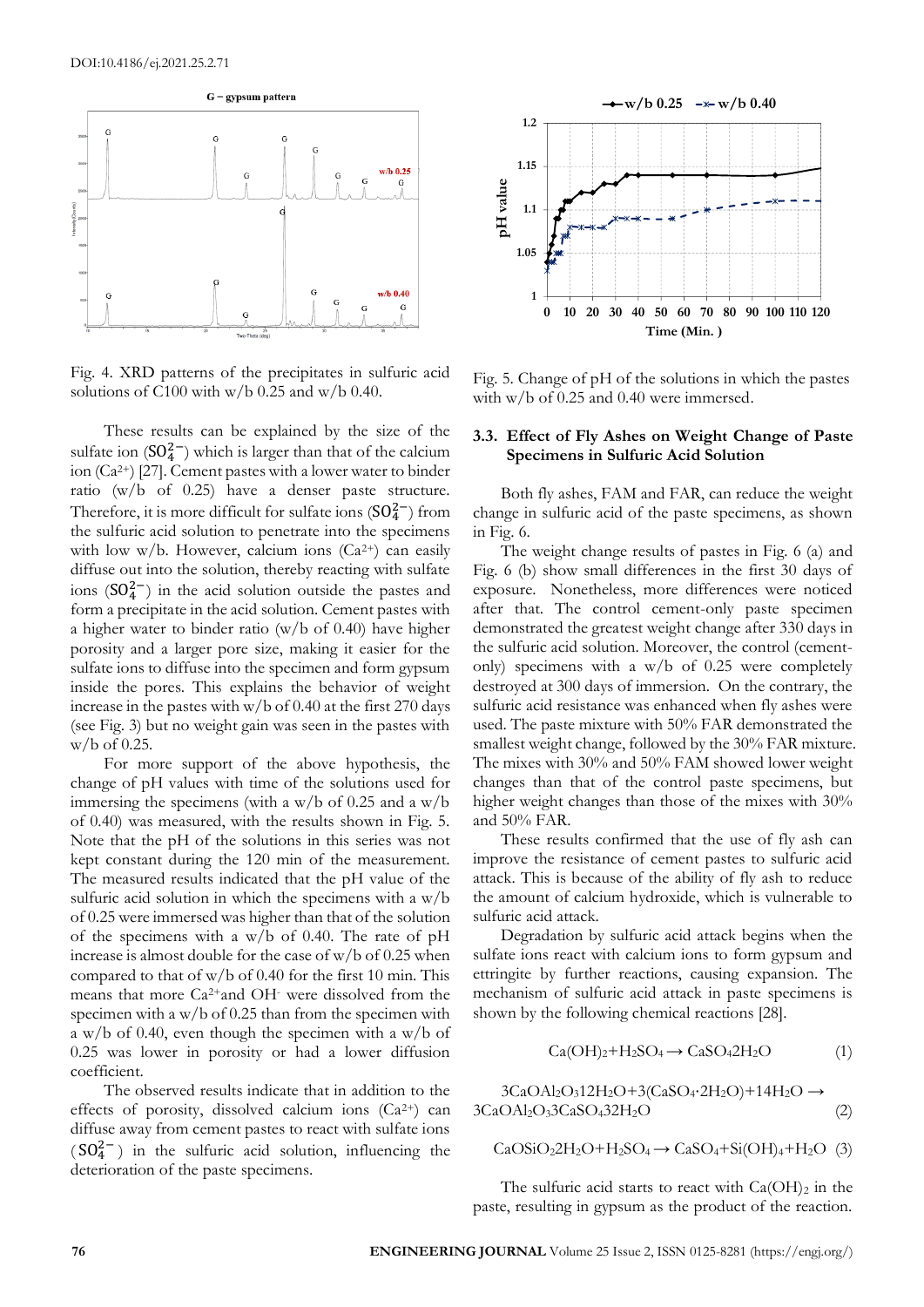The formed gypsum has a volume of about 1.2-2.2 times that of its original products. After that, gypsum reacts with calcium aluminate hydrate  $(C_3A)$  to form ettringite. The formed ettringite has a much larger volume than that of the original products. Therefore, the formed gypsum and ettringite are the main cause of the large volume expansion which increases the internal pressure and leads to cracking in the paste specimens. Concurrently, calcium silicate hydrate (C-S-H) can be decomposed by sulfuric acid to form calcium sulfate compounds and silica gel. This reaction results in mass loss and cracking in pastes, and finally collapsing the paste structure.

From the above mechanism, fly ash can decrease the weight loss of cement paste specimens in sulfuric acid solution by decreasing the amount of calcium hydroxide. However, in addition to the benefits of fly ash to decrease calcium hydroxide  $(Ca(OH)_2)$ , it also produces a stronger calcium silicate structure against the acid attack. This was confirmed by a previous research [12] which mentioned that a C-S-H product which is produced by pozzolanic reactions has a different structure and calcium to silicate ratio  $(CaO/SiO<sub>2</sub>$  of about 1.0) from that of the conventional C-S-H  $(CaO/SiO<sub>2</sub>$  of about 3.0) produced by hydration reaction of ordinary Portland cement. Decomposition of C-S-H (release of  $Ca^{2+}$ ) starts at a pH below 9.0.

While decalcification of C-S-H with a high  $CaO/SiO<sub>2</sub>$ is preferential and produces a structure vulnerable to acid attack while dissolution of C-S-H with a low CaO/SiO<sup>2</sup> takes place at a slower rate and produces a dense silicoaluminous gel. It is generally known that the use of fly ash decreases the amount of  $Ca(OH)_2$  in the mixtures due to the effects of cement dilution and pozzolanic reaction. The more fly ash used in the mixtures, the lower the amount of  $Ca(OH)_2$ . Low  $CaO$  fly ash mixtures exhibit a lower pH, meaning also a lower amount of  $Ca(OH)_2$ , than the high CaO fly ash mixtures as shown in Fig. 7.

Figure 7 compares the amount of calcium hydroxide in the mortars incorporating FA1 (low CaO fly ash, CaO  $= 8\%$ ) and FA2 (high CaO fly ash, CaO  $= 15\%$ ) at the age of 28 days, tested by thermo gravimetric analysis. The results show that at the same fly ash content, the amount of calcium hydroxide in the FA2 mortars is generally higher than that of the FA1 mortars [29].

The effect of the calcium to silicate ratio of the mixture is also demonstrated here. The relationship between the  $CaO/SiO<sub>2</sub>$  ratio, which is determined from the chemical compositions of all binders in the mixtures by using Eq. (4), and the weight change after 300 days of immersion, is shown in Fig. 8.

$$
\frac{\text{CaO}}{\text{SiO}_2} = \frac{(\text{CaO}_c \times W_c) + (\text{CaO}_f \times W_f)}{(\text{SiO}_{2c} \times W_c) + (\text{SiO}_{2f} \times W_f)} \tag{4}
$$

where  $CaO<sub>c</sub>$  = Percentage of CaO in the cement (%)  $CaO_f$  = Percentage of CaO in the fly ash  $(^{0}_{0})$  $SiO<sub>2c</sub>$  = Percentage of  $SiO<sub>2</sub>$  in the cement (%)  $SiO<sub>2f</sub>$  = Percentage of  $SiO<sub>2</sub>$  in the fly ash (%)

 $W_c$  = Cement content in the mixture (kg/m<sup>3</sup>)  $W_f$  = Fly ash content in the mixture (kg/m<sup>3</sup>)

Though the  $CaO/SiO<sub>2</sub>$  ratio computed from Eq. (4) is different from the  $CaO/SiO<sub>2</sub>$  ratio of the C-S-H in the respective mixture, they are correlated. It was observed that the incorporation of FAR and FAM in the pastes results in lower CaO/SiO<sup>2</sup> ratios when compared to the ratio of the control mixture (see Fig. 8). From Fig. 8, the  $CaO/SiO<sub>2</sub>$  ratio of the C100 mixture is 3.29. The fly ash replacement decreases the  $CaO/SiO<sub>2</sub>$  ratio to 1.90 for C70FAM30, 1.29 for C50FAM50, 1.42 for C70FAR30, and 0.82 for C50FAR50.

Regarding CaO/SiO2 ratios, Fig. 8 shows that generally a mix with a lower CaO/SiO<sup>2</sup> ratio has a lower weight change than that with a higher  $CaO/SiO<sub>2</sub>$  ratio. For the mixtures with fly ashes, fly ashes improve the bonding capacity of the C-S-H structure in long term. Moreover, low calcium oxide (CaO) and high silicon dioxide (SiO2) contents in fly ashes can contribute to a higher acid resistance of paste specimens [12, 30, 31].



Fig. 6. Weight change of pastes with w/b of 0.25 and 0.40 in sulfuric acid with constant pH 1 after 330 days of exposure.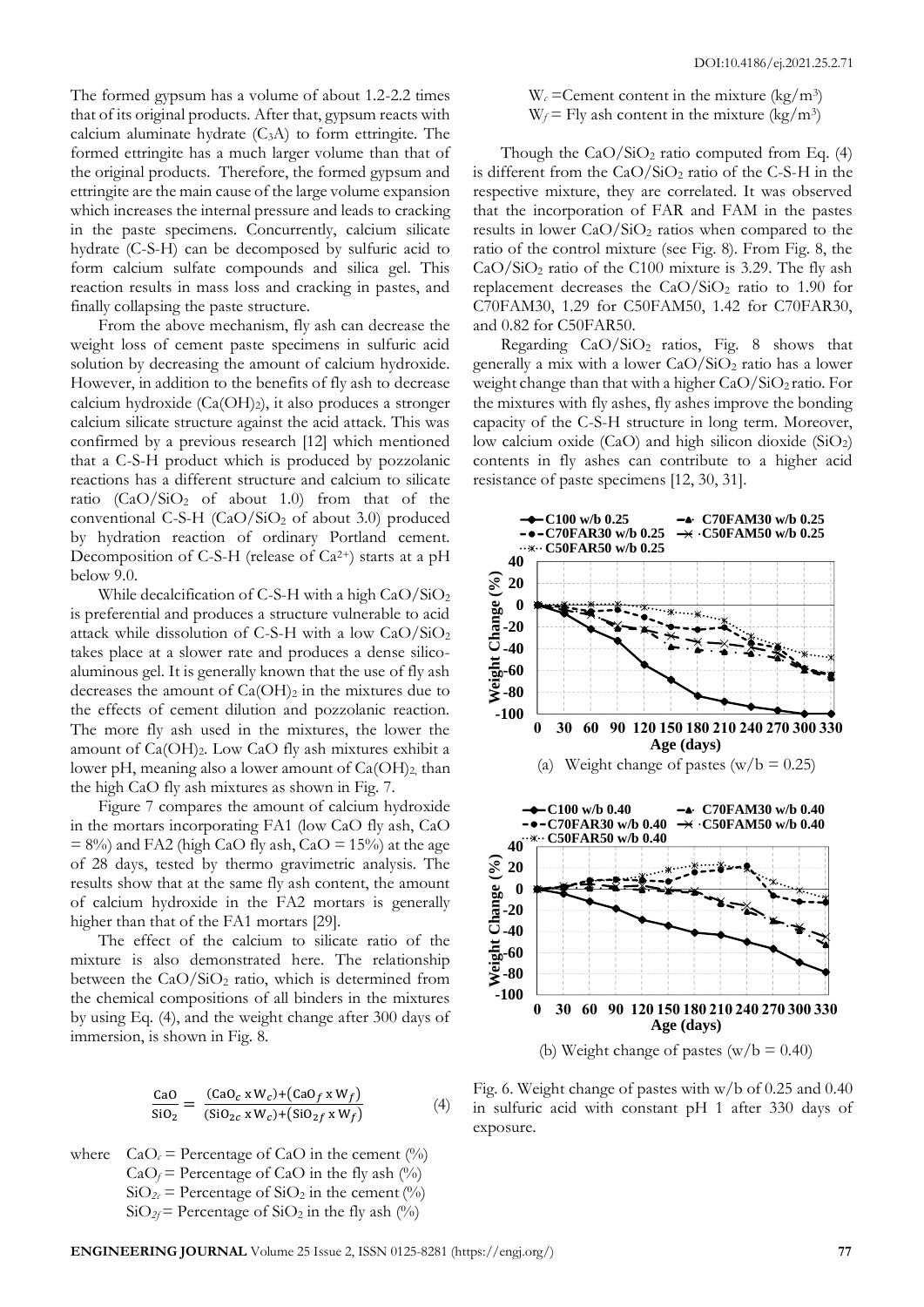

Fig. 7. Total Ca(OH)<sub>2</sub> in mortar specimens [29].



Fig. 8. Relationship of  $CaO/SiO<sub>2</sub>$  ratios and weight change of paste specimens with  $w/b$  of 0.25 and 0.40 at 300 days of immersion.

# **3.4. Characteristics of the Deterioration of Specimen in Sulfuric Acid Solution**

Figure 9 (a) shows that C100 specimens disintegrate into clay-like materials. For fly ash replaced specimens, the deterioration of the paste surface was in the form of a hard layer as shown in Fig. 9 (b) to Fig. 9 (e). To analyze the products of reactions of the cement pastes with the

sulfuric acid, the unsound portions (both the clay-like material and the hard layer on the surfaces of the specimens in Fig. 9 were removed. After that, the specimen surfaces were scraped to obtained samples for XRD analysis.

The XRD results show that the surface of cement pastes reacts with the sulfuric acid and mainly forms gypsum, as shown in Fig. 10. The test results from Fig. 10 show mainly gypsum, which is the same as the product found in the sulfuric acid solution outside the specimens. The test results correlate well with the reactions in Eq. (1) and Eq. (3), which indicate the reactions of sulfuric acid and hydrated products to mainly produce gypsum. Ettringite was not detected in the XRD results because ettringite can be converted to calcium sulfate and aluminum hydroxide  $(AI(OH<sub>3</sub>)$  by sulfuric acid. The latter,  $Al(OH)_{3}$ , could not be detected by XRD because of its amorphous nature. The reaction between ettringite and sulfuric acid is illustrated in Eq. (5) [32]. This reaction is then followed by the attack on the aluminum hydroxide if the pH of the acidic solution is below 4, as shown in Eq. (6).

$$
xCaO·yAl2O3·nH2O + 2xH2SO4 \rightarrow xCaSO4+ 2yAl(OH)3 + (x + n - 3y)H2O
$$
 (5)

$$
2yAl(OH)3 + 6yH2SO4 \rightarrow 2yAl(SO4)3 + 3yH2O
$$
 (6)





(d) C70FAR30 (e) C50FAR50

Fig.9. Deterioration of cement paste specimens at 30 days.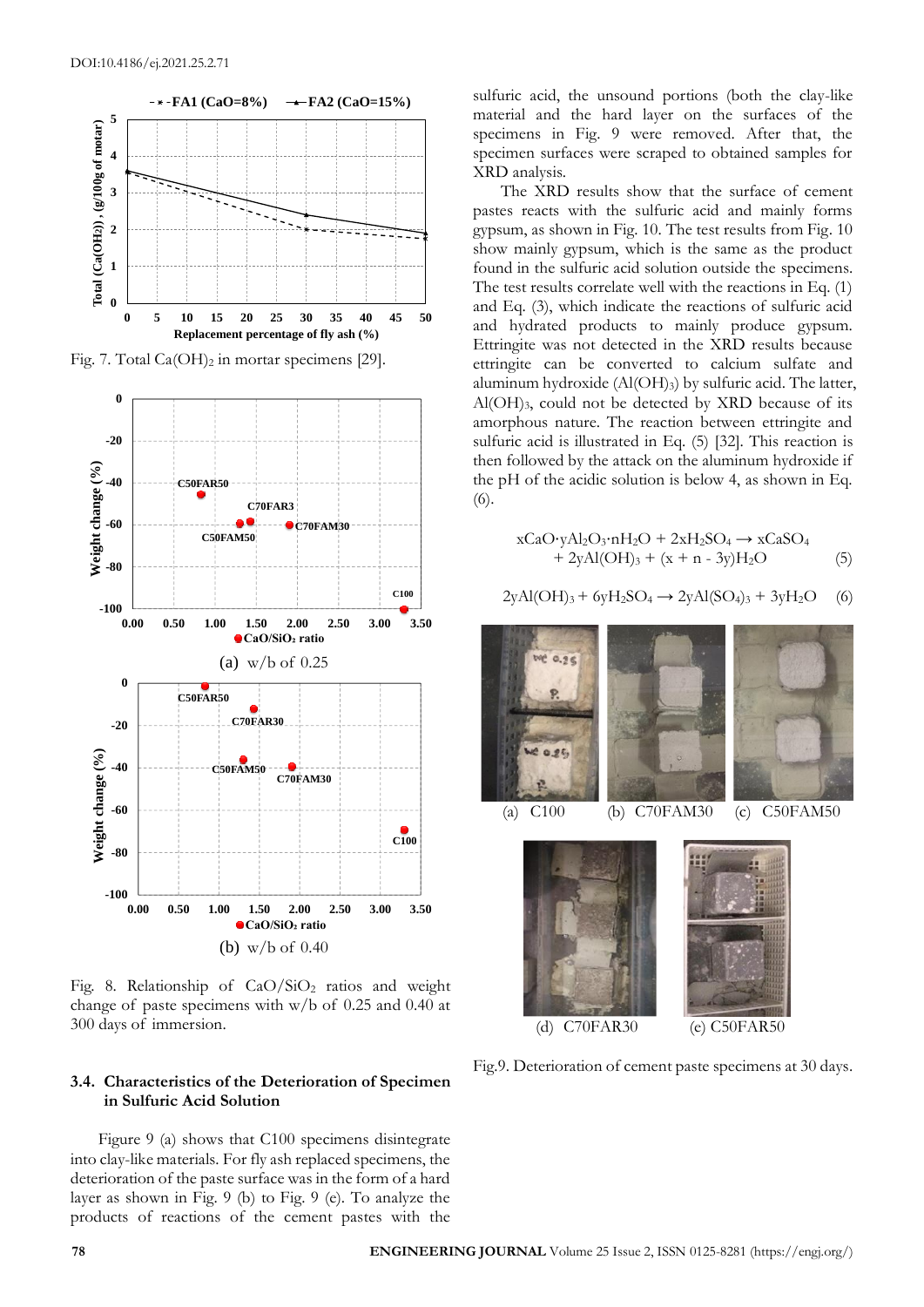

Fig. 10. XRD patterns of surface of specimens at 30 days of immersion.

It was observed from the experiments that the removal of the attacked specimen surfaces by acid, defined as unsound portion in this study, could be seen in 2 patterns, i.e. clay-like materials and hard layer patterns. The two patterns of deterioration of specimen surfaces can be explained by the effect of pore structures and CaO/SiO<sup>2</sup> ratios of the specimens. Before sulfuric acid attack, the hardened cement paste (C100) has larger pore size than the cement pastes with FAM30 and FAR30 due to pore refinery effect by pozzolanic reaction of the fly ashes as shown in Fig. 11. Figure 11 shows that the paste with 30% FAM replacement has more fine pores than the cementonly paste. So, when acid attacks, the gypsum formed in C100 can scatter throughout the hardened cement matrix as it has larger pore size and higher volume of capillary pores that are easier to be penetrated to the inside by the gypsum crystals formed. Hence, the gypsum crystals are present in the form of veins running along the matrix in the attacked zone leading to micro cracking [33]. Eventually, this is followed by mass loss induced by the damaging effect of sulfuric acid on the hydrated cement matrix leading to decalcification of C-S-H that has a higher  $Ca/SiO<sub>2</sub>$  ratio. Therefore, the paste matrix becomes weakened together with the mentioned gypsum formation pattern in the C100 paste, the paste near the specimen surfaces deteriorated as the clay-like materials as shown in Fig. 9(a). On the other hand, C-S-H produced by pozzolanic reaction, having a lower CaO/SiO<sup>2</sup> ratio, has a stronger resistance to acid. The densification of the pore structure by pozzolanic reaction makes it more difficult for gypsum formation deep inside. With the denser pore structure and stronger C-S-H to acid of the pastes with fly ash, the formation of gypsum deep inside the fly ash pastes are more difficult. The C-S-H matrix is also stronger and more difficult to be weakened by the acid. However, finally the expansion caused by gypsum will increase until the binding capacity of C-S-H structure cannot resist which results in disintegration and deterioration as hard layers as shown in Fig. 9 (b) to Fig. 9 (e). The schematic deterioration patterns of cement paste specimens are shown in Fig. 12.

To support the explanation in the above paragraph, a quantitative analysis to obtain the amount of gypsum on the surface of paste specimens (after removing the unsound portion) with a w/b of 0.25, after immersion in sulfuric acid pH of 1 for 30 days, was conducted, and the results are shown in Fig. 13. It was found that the amount of gypsum of the mixture C70FAR30 is the lowest at 58.67%, followed by C70FAM30 at 67.12%, while C100 has the highest content at 73.88%. The amounts of gypsum of fly ash replacing mixtures are lower than that of the control specimen due to dilution and pozzolanic reaction effects. More gypsum formed in C100 can contribute to a higher expansive pressure on the weaker C-S-H matrix structure, which is likely to cause the claylike pattern of the surface deterioration.



Fig. 11. Pore size distributions of the tested specimens w/b of 0.25 at age 28 days before immersion in sulfuric acid.



Fig. 12. Schematic deterioration patterns of cement paste specimens in sulfuric acid solution.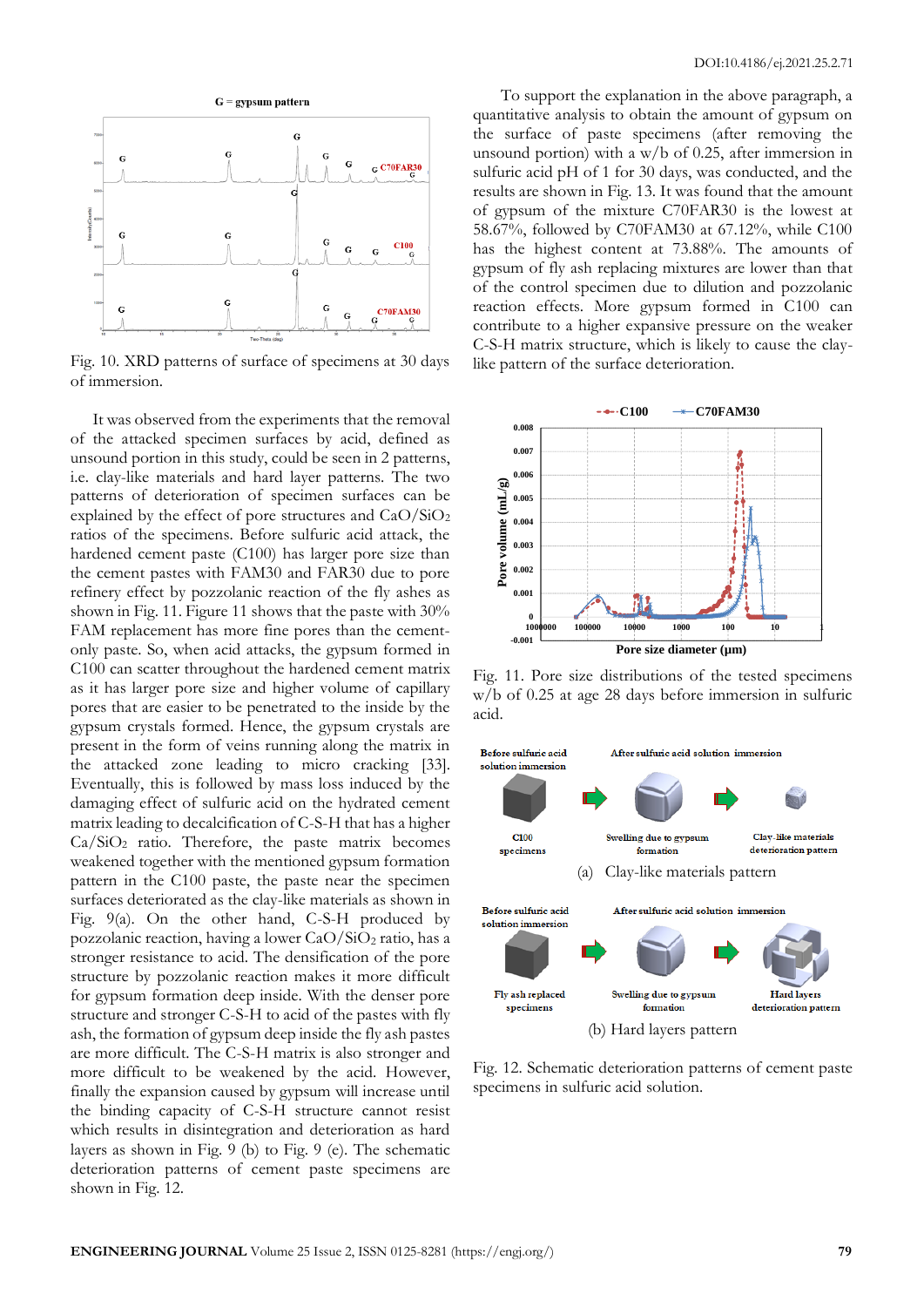

Fig.13. Quantitative analysis of gypsum and amorphous contents on surface of paste specimens before and at 30 days of immersion of specimen with w/b of 0.25.

Table 3 show the amount of gypsum on the surface of C100 at 73.88% and the amount of amorphous component (mainly C-S-H) dropped from 69.94% to 25.87% (dropped 63.01% from the amount before immersion) because C-S-H with a higher  $CaO/SiO<sub>2</sub>$  ratio in cement-only matrix was more easily decalcified by sulfuric acid attack. However, C70FAM30 and C70FAR30 pastes show the amounts of gypsum of 67.12% and 58.67%, respectively, and the amount of amorphous component (mainly C-S-H) dropped only 57.41% and 54.98%, respectively. From the results of the dropped percentages of the amorphous component, supposed to be mainly C-S-H, it can be somewhat confirmed that the C-S-H structure of the fly ash mixtures is stronger than that of the cement-only paste.

Table 3. Amorphous content and amount of gypsum of mixtures on surface of specimens.

| Mixtures             | $\binom{0}{0}$ |  | Amorphous content Amount of gypsum $(\%)$ |      |       |               |
|----------------------|----------------|--|-------------------------------------------|------|-------|---------------|
|                      |                |  |                                           |      |       | $\frac{0}{0}$ |
|                      |                |  | Before After $\%$ Drop Before After       |      |       | Increase      |
| C100                 | 69.94 25.87    |  | 63.01                                     | 0.00 | 73.88 | 73.88         |
| C70FAM30 75.35 32.09 |                |  | 57.41                                     | 0.00 | 67.12 | 67.12         |
| C70FAR30 71.63 32.25 |                |  | 54.98                                     | 0.00 | 58.67 | 58.67         |

In addition, the amounts of gypsum in the samples that were disintegrated from the specimens' surfaces (unsound portion) were analyzed. The results show the same trend as that of the specimens' surfaces after removing the unsound portion. The mixture of C100 shows large amount of gypsum, 68.16%, and the amorphous content dropped 58.48% while the amount of gypsum of C70FAM30 and C70FAR30 are 62.66% and 60.43%, respectively, and the amount of amorphous content mainly (C-S-H) of C70FAM30 and C70FAR30 dropped only 55.71% and 54.45% respectively, as shown in Fig. 14 and Table 4.

This verifies that comparing with pastes with fly ash, more gypsum is produced by the acid attack and more C-S-H is destroyed by the acid in cement-only mixture, therefore the deteriorated surface of cement-only paste becomes clay-like materials, differently from the pattern of the fly ash pastes.



Fig.14. Quantitative analysis of gypsum and amorphous contents in unsound portion of paste specimens before and at 30 days of immersion of specimen with w/b of 0.25.

Table 4. Amorphous content and amount of gypsum of mixtures on unsound portion of specimens.

| Mixtures             |                |  |       | Amorphous content Amount of gypsum $\binom{0}{0}$ |       |                                           |
|----------------------|----------------|--|-------|---------------------------------------------------|-------|-------------------------------------------|
|                      | $\binom{0}{0}$ |  |       |                                                   |       |                                           |
|                      |                |  |       |                                                   |       | Before After % Drop Before After Increase |
|                      |                |  |       |                                                   |       |                                           |
| C100                 | 69.94 29.04    |  | 58.48 | 0.00                                              | 68.16 | -68.16                                    |
| C70FAM30 75.35 33.37 |                |  | 55.71 | 0.00                                              | 62.66 | 62.66                                     |
| C70FAR30 71.63 32.63 |                |  | 54.45 | 0.00                                              | 60.43 | 60.43                                     |





Fig.15. Relationship between weight loss and  $CaO/SiO<sub>2</sub>$ ratio.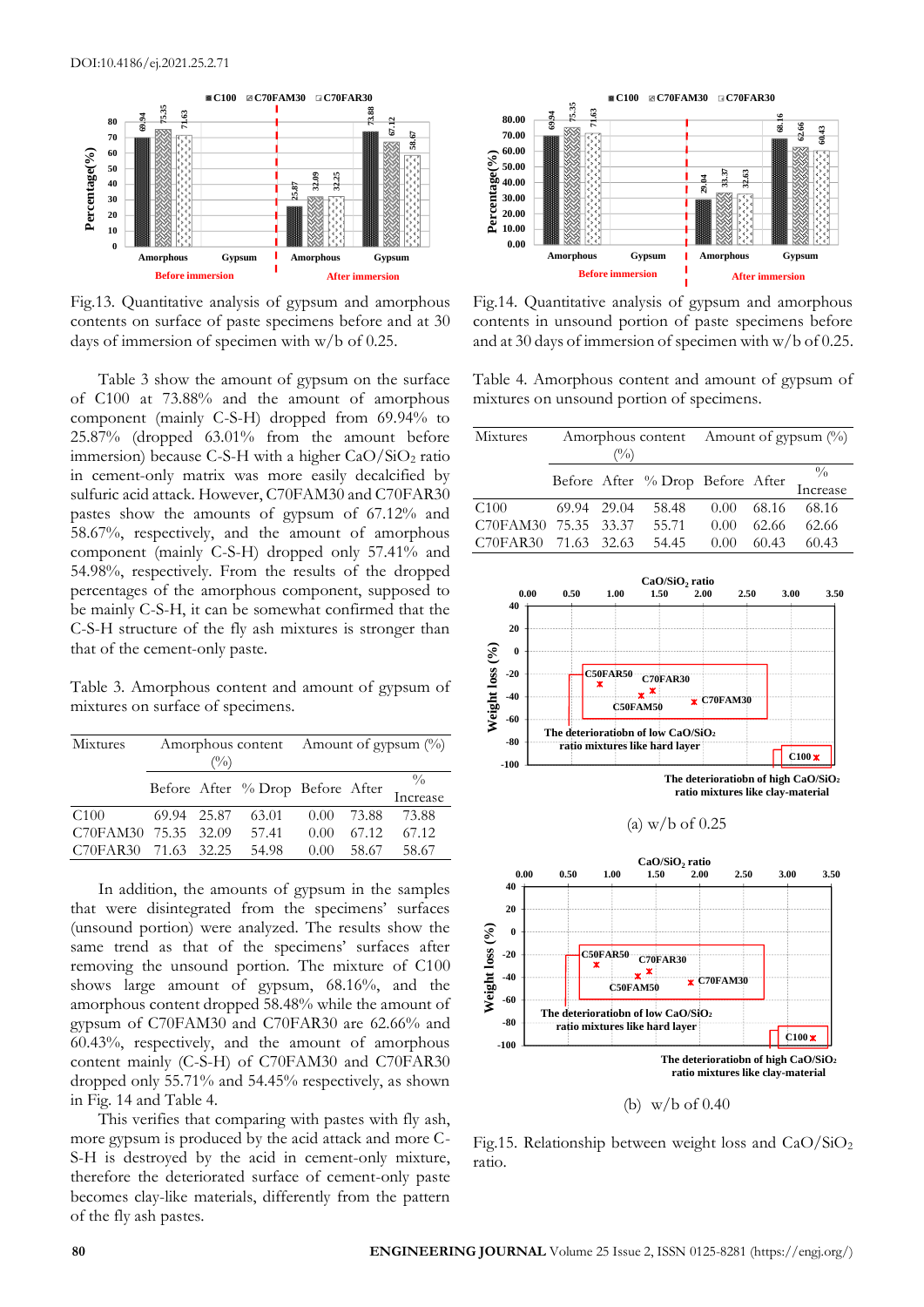Figure 15 shows that the pattern of deterioration, into clay-like materials or hard layers are clearly separated by the  $CaO/SiO<sub>2</sub>$  ratio, where high  $CaO/SiO<sub>2</sub>$  ratio pastes show a clay-like material pattern while low  $CaO/SiO<sub>2</sub>$  ratio pastes show a hard layer pattern of surface deterioration.

# **4. Conclusions**

The deterioration in sulfuric acid of cement pastes incorporating high CaO and low CaO fly ashes was investigated. From the test results, the following conclusions can be drawn:

- 1) Paste specimens with a higher w/b had lower weight change in sulfuric acid solution than those with a lower w/b. This is due to higher porosity in a higher w/b paste, providing more spaces to accommodate the expansion product, which is mainly gypsum.
- 2) In addition to the effects of porosity, dissolved calcium ions  $(Ca^{2+})$  can diffuse away from cement pastes to react with sulfate ions in the sulfuric acid solution, influencing a high degree of deterioration of the paste specimens with the lower w/b.
- 3) The use of fly ash can enhance the resistance of the pastes against sulfuric acid attack. This is mainly caused by a decrease in the amount of calcium hydroxide. Moreover, fly ash replacement can refine pore size and improve the  $CaO/SiO<sub>2</sub>$  ratio to produce a C-S-H structure with a higher resistance against sulfuric acid, leading to less gypsum.
- 4) The tested low CaO fly ash is more effective for enhancing the sulfuric acid resistance of cement pastes than the high CaO fly ash.
- 5) The deterioration of paste specimens due to sulfuric acid attack was found to correlate well with  $CaO/SiO<sub>2</sub>$ ratio. The high  $CaO/SiO<sub>2</sub>$  pastes showed a clay-like material pattern while the low  $CaO/SiO<sub>2</sub>$  pastes show a hard layer pattern of surface deterioration.

# **Acknowledgments**

The authors would like to acknowledge the research support from the National Research Council of Thailand; the Center of Excellence in Material Science, Construction and Maintenance Technology, Thammasat University; the Chair Professor Program (P-19-52302), the National Science and Technology Development Agency (NSTDA), Thailand; and the scholarship provided to the first author from Pibulsongkram Rajabhat University.

# **References**

[1] J. Herisson, E. D. van Hullebusch, M. Moletta-Denat, P. Taquet, and T. Chaussadent, "Toward an accelerated biodeterioration test to understand the behavior of Portland and calcium aluminate," *International Biodeterioration & Biodegradation*, vol. 84, pp. 236-243, 2013. [Online]. Available: https://hal.archives-ouvertes.fr/hal-00877540

- [2] W. Sand and E. Bock, "Concrete corrosion in the Hamburg sewer system," *Environmental Technology*, vol. 5, no. 12, pp. 517-528, 1984. [Online]. Available: https://doi.org/10.1080/09593338409384307
- [3] A. Abdel-Mohti, H. Shen, and Y. Khodair, "Characteristics of self-consolidating concrete with RAP and SCM," *Construction and Building Materials*, vol. 102, pp. 564-573, 2016. [Online]. Available: https://doi.org/10.1016/j.conbuildmat.2015.11.00 7
- [4] M. Cyr, "Influence of supplementary cementitious materials (SCMs) on concrete durability," in *Eco-Efficient Concrete*. Woodhead Publishing, pp. 153-197 2013. [Online]. Available: https://www.doi.org/10.1533/9780857098993.2.1 53
- [5] Z. Makhloufi, M. Bederina, M. Bouhicha, and E. H. Kadri, "Effect of mineral admixtures on resistance to sulfuric acid solution of mortars with quaternary binder," *Physics Procedia*, vol. 55, pp. 329-335, 2014. [Online]. Available: https://doi.org/10.1016/j.phpro.2014.07.048
- [6] S. Aydın, H. Yiğiter, and B. Baradan, "Sulfuric acid resistance of high-volume fly ash concrete," *Building and Environment*, vol. 42, no. 2, pp. 717-721, 2007. [Online]. Available: https://doi.org/10.1016/j.buildenv.2005.10.024
- [7] Y. Senhadji, G. Escadeillas, M. Mouli, and H. Khelafi, "Influence of natural pozzolan, silica fume and limestone fine on strength, acid resistance and microstructure of mortar," *Powder Technology*, vol. 254, pp. 314-323, 2014. [Online]. Available: https://doi.org/10.1016/j.powtec.2014.01.046
- [8] P. Jariyathitipong, K. Hosotani, T. Fujii, and T. Ayano, "Sulfuric acid resistance of concrete with blast furnace slag fine aggregate," *Journal of Civil Engineering and Architecture*, vol. 8, no. 11, 2014.
- [9] S. Joorabchian, "Durability of concrete exposed to sulphuric acid attack," master's thesis, Civil Engineering, Department of Civil Engineering, Toronto, Ontario, Canada, 2005.
- [10] Z. Makhloufi, E. H. Kadri, M. Bouhicha, and A. Benaissa, "Resistance of limestone mortars with quaternary binders to sulfuric acid solution," *Construction and Building Materials*, vol. 26, no. 1, pp. 497-504, 2012. [Online]. Available: https://doi.org/10.1016/j.conbuildmat.2011.06.05 0
- [11] W. Bumrongjaroen, "Sulfuric acid resistance of fly ash mortar," master's thesis, Civil Engineering, Department of Civil and Environmental Engineering, New Jersey Institute of Technology, USA, 1994.
- [12] M. T. Bassuoni and M. L. Nehdi, "Resistance of selfconsolidating concrete to sulfuric acid attack with consecutive pH reduction," *Cement and Concrete Research*, vol. 37, no. 7, pp. 1070-1084, 2007. [Online]. Available:

https://doi.org/10.1016/j.cemconres.2007.04.014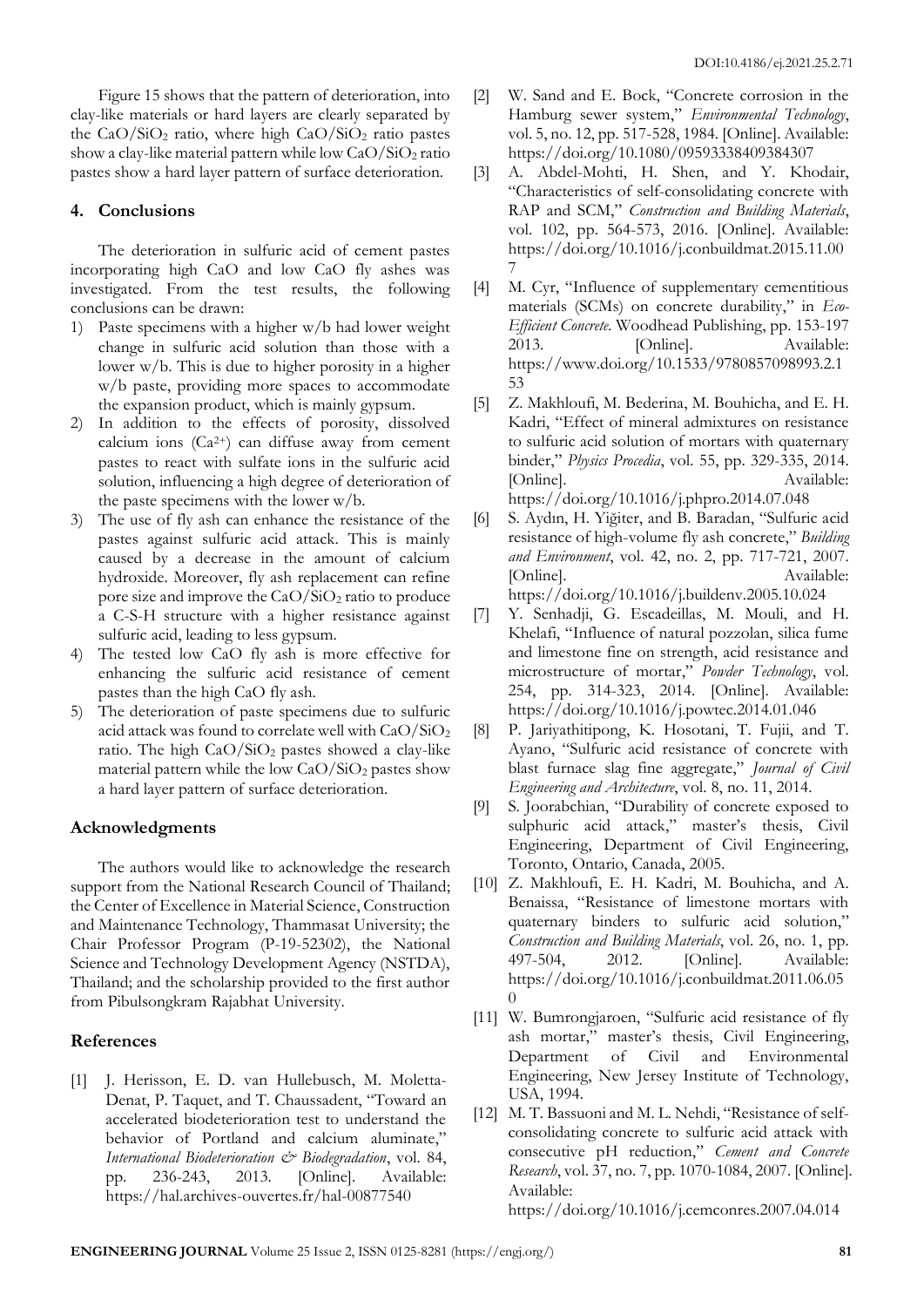- [13] K. Sisomphon and L. Franke, "Evaluation of calcium hydroxide contents in pozzolanic cement pastes by a chemical extraction method," *Construction and Building Materials*, vol. 25, no. 1, pp. 190–194 2011. [Online]. Available: https://doi.org/10.1016/j.conbuildmat.2010.06.03 9
- [14] W. Kunther, B. Lothenbach, and J. Skibsted, "Influence of the Ca/Si ratio of the C–S–H phase on the interaction with sulfate ions and its impact on the ettringite crystallization pressure," *Cement and Concrete Research*, vol. 69, pp. 37–49, 2015. [Online]. Available:

https://doi.org/10.1016/j.cemconres.2014.12.002

[15] L. Franke and K. Sisomphon, "A new chemical method for analysing free calcium hydroxide content in cementing material," *Cement and Concrete Research*, vol. 34, pp. 1161–1165, 2004. [Online]. Available:

https://doi.org/10.1016/j.cemconres.2003.12.003

- [16] N. I. Fattuhi and B. P. Hughes, "The performance" of cement paste and concrete subjected to sulphuric acid attack," *Cement and Concrete Research*, vol. 18, no. 4, pp. 545–553, 1988. [Online]. Available: https://doi.org/10.1016/0008-8846 (88) 90047-6
- [17] K. Kawai, S. Yamaji, and T. Shinmi, "Concrete deterioration caused by sulfuric acid attack," in *International Conference on Durability of Building Materials and Components*, 17-20 April 2005, Lyon, France, 2005.
- [18] H. Yuan, P. Dangla, P. Chatellier, and T. Chaussadent, "Degradation modelling of concrete submitted to sulfuric acid attack," *Cement and Concrete Research*, vol. 53, pp. 267-277, 2013. [Online]. Available:

https://doi.org/10.1016/j.cemconres.2013.08.002

- [19] M. A. Tahir and M. Sabir, "A study on durability of fly ash-cement mortar," in *30th Conference on Our Word in Concrete Structures, Singapore*, 2005.
- [20] *Standard Specification for Portland Cement*, ASTM C150, Annual Book of ASTM Standards, vol. 04.01, pp. 144-149, USA, 2005.
- [21] *Standard Specification (Part 1-2547: Portland Cement Part 1)*, TIS15, Annual Book of TIS Standards, Thailand, 2004.
- [22] *Coal Fly Ash for Use as an Admixture in Concrete*, TIS2135-2545, Annual Book of TIS Standards, Thailand, 2002.
- [23] S. Irico, L. De Meyst, D. Qvaeschning, M. C. Alonso, K. Villar, and N. De Belie, "Severe sulfuric acid attack on self-compacting concrete with granulometrically optimized blast-furnace slagcomparison of different test methods," *Materials*, vol. 13, no. 6, p. 1431, 2020.
- [24] P. Mounanga, A. Khelidj, A. Loukili, and V. Baroghel-Bouny, "Predicting Ca(OH)<sub>2</sub> content and chemical shrinkage of hydrating cement pastes using

analytical approach," *Cement and Concrete Research*, vol. 34, no. 2, pp. 255-265, 2004.

- [25] H. Yuan, P. Dangla, P. Chatellier, and T. Chaussadent, "Degradation modelling of concrete submitted to sulfuric acid attack," *Cement and Concrete Research*, vol. 53, pp. 267-277, 2013.
- [26] G. Constantinides and F. J. Ulm, "The effect of two types of CSH on the elasticity of cement-based materials: Results from nanoindentation and micromechanical modeling," *Cement and Concrete Research*, vol. 34, no. 1, pp. 67-80, 2004.
- [27] Z. Kargozarfard, A. Haghtalab, S. Ayatollahi, and M. H. Badizad, "Molecular dynamics simulation of calcium sulfate nucleation in homogeneous and heterogeneous crystallization conditions: An application in water flooding," *Industrial & Engineering Chemistry Research*, vol. 59, no. 51, pp. 22258–22271, 2020. [Online]. Available: https://doi.org/10.1021/acs.iecr.0c04290
- [28] J. Monteny, E. Vincke, A. Beeldens, N. De Belie, L. Taerwe, D. Van Gemert, and W. Verstraete, "Chemical, microbiological and in situ test method for biogenic sulfuric acid corrosion of concrete," *Cement and Concrete Research*, vol. 30, no. 4, pp. 623- 634, 2000. [Online]. Available: https://doi.org/10.1016/S0008-8846(00)00219-2
- [29] J. Khunthongkeaw, S. Tangtermsirikul, and T. Leelawat, "A study on carbonation depth prediction for fly ash concrete," *Construction and Building Materials*, vol. 20, no. 9, 744-753, 2004. [Online]. Available: https://doi.org/10.1016/j.conbuildmat.2005.01.05  $\mathcal{D}$
- [30] K. De Weerdt, M. B. Haha, G. Le Saout, K. O. Kjellsen, H. Justnes, and B. Lothenbach, "Hydration mechanism of ternary Portland cement containing limestone powder and fly ash," *Cement and Concrete Research*, vol. 41, pp. 279-291, 2011. [Online]. Available: https://doi.org/10.1016/j.cemconres.2010.11.014
- [31] W. Kunther, B. Lothenbach, and J. Skibsted, "Influence of the Ca/Si ratio of the C–S–H phase on the interaction with sulfate ions and its impact on the ettringite crystallization pressure," *Cement and Concrete Research*, vol. 69, pp. 37-49, 2015. [Online]. Available:

https://doi.org/10.1016/j.cemconres.2014.12.002

- [32] A. L. I. Allahverdi and F. Škvára, "Acidic corrosion of hydrated cement-based materials part 1: Mechanism of the phenomenon," *Ceramics−Silikáty*, vol. 44, no. 4, pp. 152-160, 2000.
- [33] Ö. Cizer, J. Elsen, D. Feys, G. Heirman, L. Vandewalle, D. Van Gemert, and G. De Schutter, "Microstructural changes in self-compacting concrete by sulphuric acid attack," in *Int. Congr. on the Chemistry of Cement*, 2011.